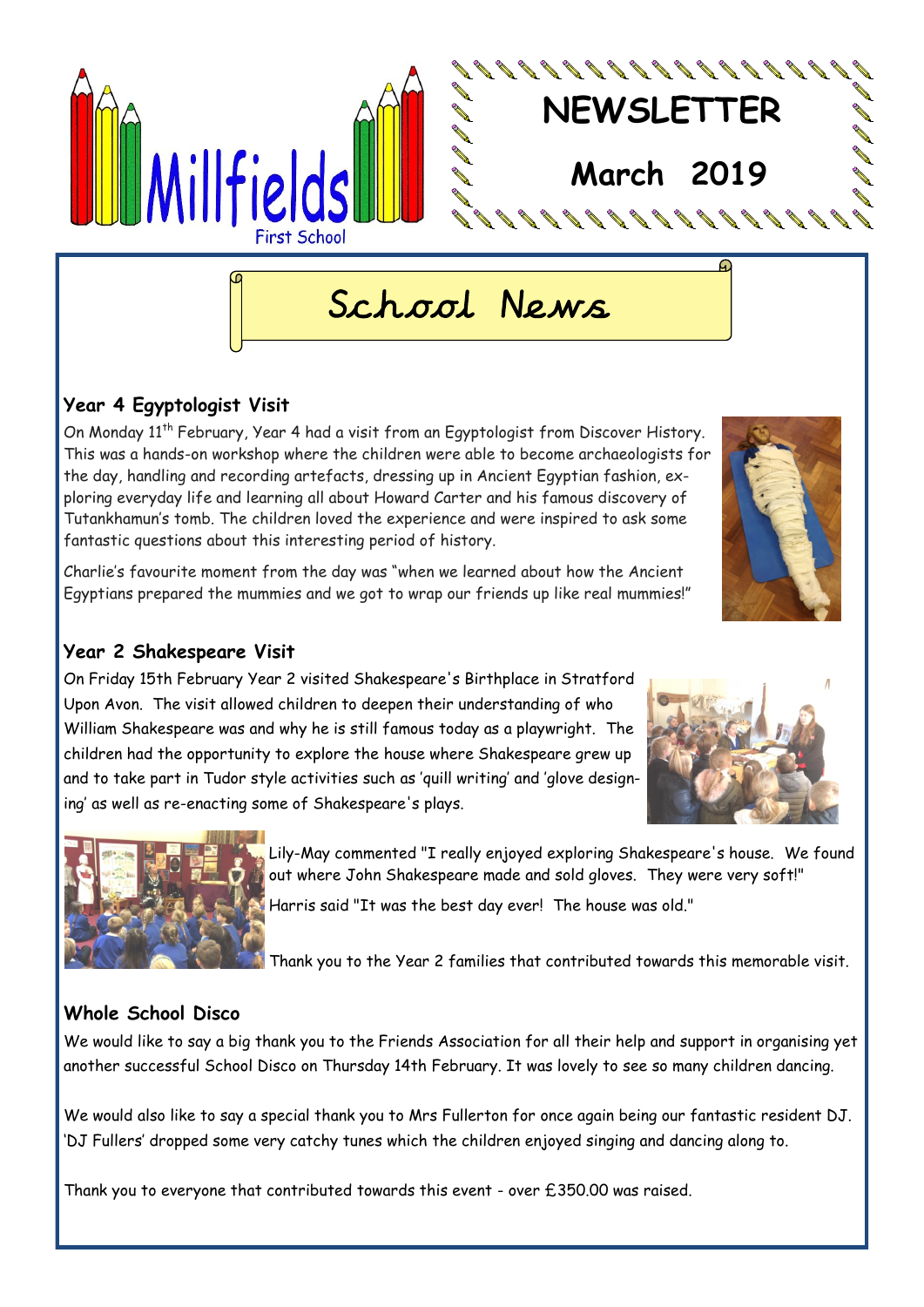## **Catering News — Pancake Day Tuesday 5th March 2019 Reminder……………..**

Class Catering will be serving Pancakes as the choice of dessert for those children having hot dinners on Tuesday 5th March. (Allergies have been accounted for within the recipe). Please note the previously advertised dessert for this day will be changed in place of Pancakes.

#### **World Book Day Thursday 7th March 2019.**

We will be celebrating World Book Day on **Thursday 7th March.** 

Children are invited to bring in their favourite book from home, they will then get the opportunity during the day to share this book with their class.

**To celebrate this event we would like to invite children to dress up as a child character from their favourite book, e.g. Oliver Twist, Pippi Longstockings, Harry Potter etc.**

#### **Comic Relief - Wear Red on Thursday 14th March 2019.**

To support Red Nose day this year we are inviting children to wear 'something red' instead of their school uniform on **Thursday 14th March** in return for a minimum contribution of £1.00.

#### **Please note this is a change of date to the date published in February's Newsletter.**

Please could you send your contributions in to school **on Thursday 14th March 2019** in a clearly named envelope.

Your child is invited to wear as much or as little 'red' as they like— please note football kits or 'onesie's' are not allowed to be worn for this event.

We are pleased to let you know that we will be selling Red Noses in school. Each Red Nose is individually boxed and sealed. Red Noses cost £1.25 and will be on sale in the school office from **Monday 4th March**, please ensure your child has the correct change available.

Thank you in advance for your support for this fundraising event.

#### **Class Photographs - Monday 18th March 2019.**

Tempest Photography will be in school on Monday 18th March 2018 to take Class photographs.

Pre-School children that do not usually attend Monday mornings are invited to join the rest of Willow Class for their group photo - please arrive at school for 9:00am.

#### **School Uniform**

It has been noted that a few children are not wearing the correct footwear to school. Trainers are not permitted to be worn as part of our school uniform, children must wear black school shoes. If there is a genuine reason as to why your child is temporarily unable to wear the correct school uniform please notify your childs class teacher.

Can we also politely remind you to ensure that all hair ties are small and in line with the school colours.

**We do not allow 'Jo-Jo' bows or any other large hair accessories in school**. Thank you.





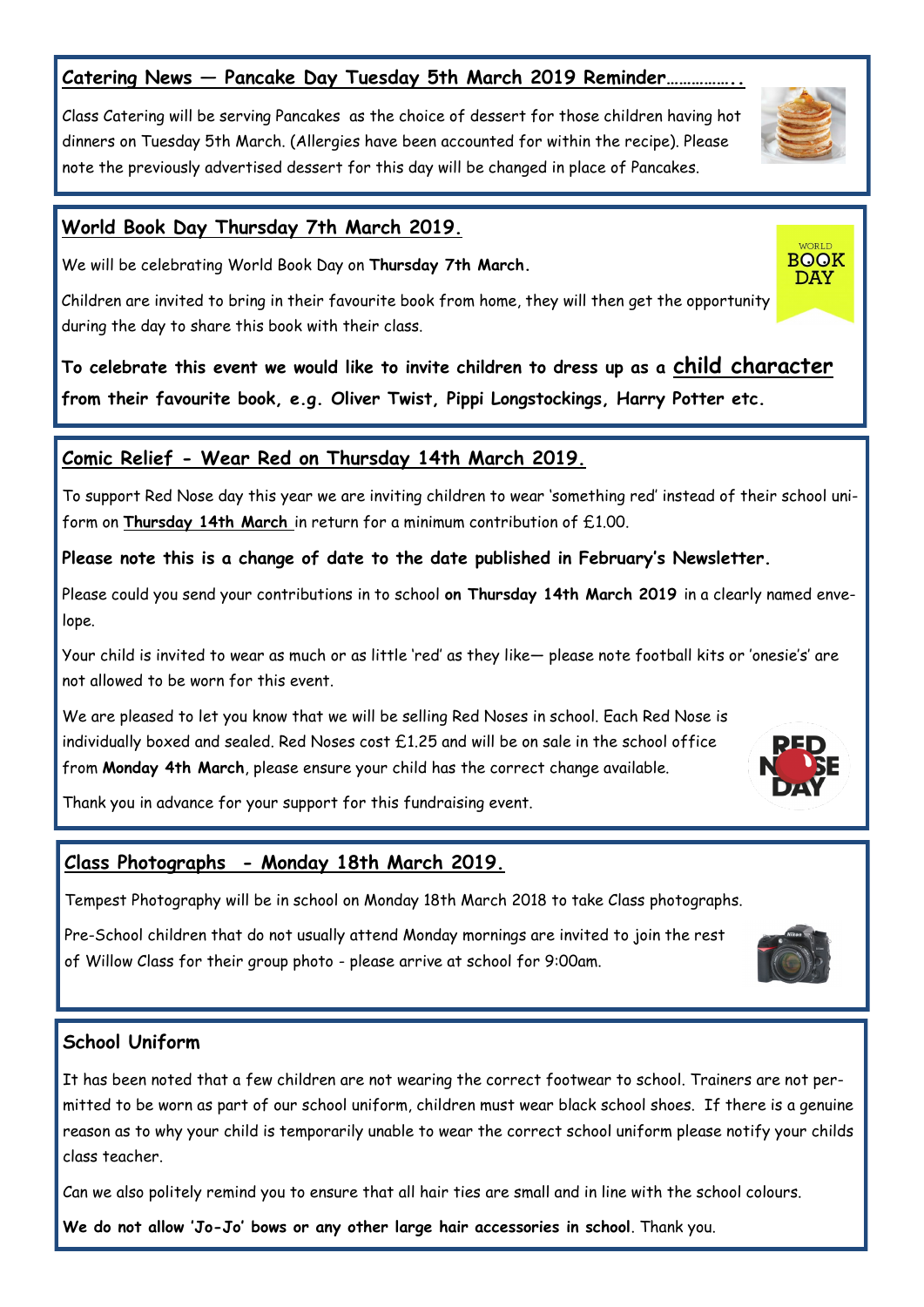## **Mothers Day Coffee Morning — Friday 29th March 2019.**

On the 29th March we will be holding another of our successful 'Mothers Day Coffee Mornings'.

For a small donation each, you and your child will be able to enjoy a drink and a breakfast style pastry or a piece of fresh fruit.

Donations: **Adult £2.00, Children £1.00** Please pay on the day—All monies raised will go to the school fund to provide further opportunities for the children.

There will be an earlier option to come in between 7.30am until 8.45 am, and 3 further 20 minute seating's will take place from 9.00am onwards. If you choose the early time slot you will need to stay with your child until the bell goes—unless they are booked into Breakfast Club.

If you would like to join us please complete the slip at the end of the newsletter confirming which seating option would best suit you and return to the office at your earliest convenience.

Please be aware that the 9.00am-9.20am seating will inevitably be a popular time and you may see some queuing / delay whilst we manage this. If you are able to come in at a later time please do consider this as there should be less of a wait / delay as the morning goes on.

Please return your booking slip by no later than **Friday 22nd March**—this will allow us to calculate enough refreshments for everyone attending.

We will also be holding Fathers Day event later on in the year—look out for more information to follow.

## **Pioneer Residential Visit — Wednesday 3rd April - Friday 5th April 2019**

The Pioneer visit for Year 4 pupils is taking place on Wednesday 3rd April 2019 to Friday 5th April 2019. Full payment should have been paid by the 1st March 2019. Thank you to those of you who have adhered to this deadline the centre we are dealing with will be extremely grateful as we are.

If you still have a payment to be made can you please send in your green paying in card to the Office with payment as soon as possible.

**All outstanding paperwork must should be returned to the school office by 1st March. If you have not returned this yet please endeavour to return this to the school office on Monday 4th March. Please ensure you complete all contact details fully with name, address and contact numbers for each contact provided.**

Thank you in advance for your co-operation.

# **Year 1 - 4 Easter Service Wednesday 10th April 2019.**

This years service will take place at St. John's Church on **Wednesday 10th April 2019.**

Parents, family and friends of **Year 1 - Year 4** children are invited to join us at the service. If you are able to assist with walking the pupils to and from the school please gather in the school hall when the bell rings at 8.50am. We will then walk to church for an approximate 9.45am start.

Parents with accompanying pre-school children are welcome to join us, but will not be able to assist with supervising the pupils. Thank you.

We hope you are able to join us and that you have a very enjoyable time.

**Please note, Reception and Willow Class will be having a separate Easter Service and Parade - more details will follow soon.**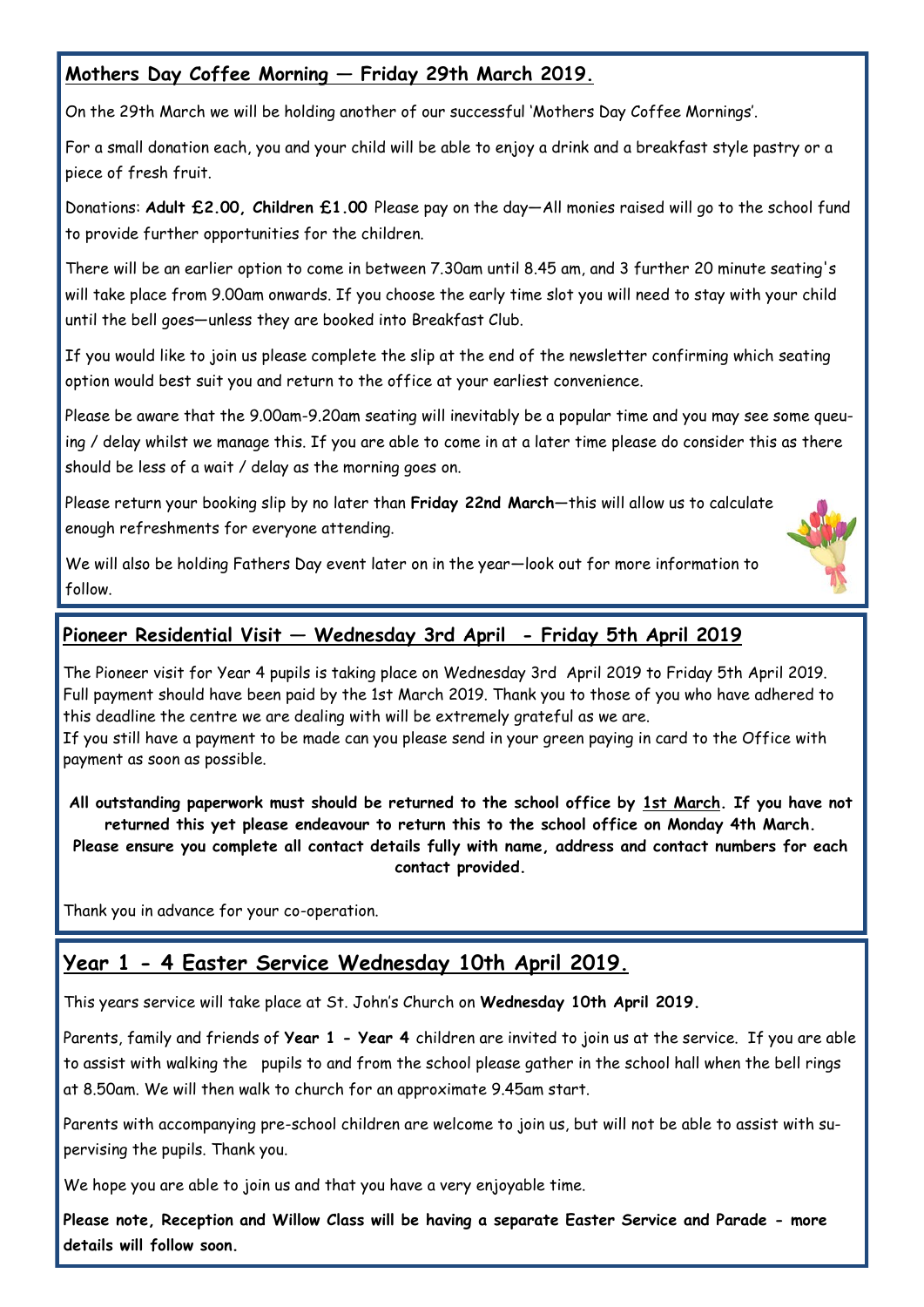## **Year 1 - 4 Easter Bonnet Parade - (Friends Event), Friday 12th April 2019.**

We will be holding our Easter Bonnet and Coffee Morning in school on Friday 12th April 2019. We would like all pupils to create an Easter Bonnet which they will be able to wear during the parade.

During the morning each class will come down to the hall to parade their bonnets. Some older children who are perhaps not too keen to wear bonnets can wear something with an Easter theme if they prefer for example a decorated T-shirt or tie. Parents are invited to watch the proceedings whilst having refreshments.

|        | The Parade times will be as follows: |
|--------|--------------------------------------|
| Year 1 | <b>9.00am</b>                        |
| Year 2 | <b>9.30am</b>                        |
| Year 3 | 10.00am                              |
| Year 4 | 10.30am                              |



**Please note, Reception and Willow Class will have a separate Easter Service and Parade - more details will follow soon.**

Please be aware there may be some delay with these start times as it is difficult to predict how many people will attend. Refreshments will be available on the day at a cost of £1.00 for a cup of tea or coffee and 50 pence per child for a drink and biscuit **(payable on the day).** 

# **Free Parenting Clinic June White**

We are pleased to be able to offer the continued services of June White, Parenting Practitioner, in our school over the next few weeks. June specialises in supporting parents with all aspects of children's behaviour and is available to parents for free information / guidance on a 1:1 basis. June will be running individual Parenting Clinics for you to drop-in or book on to on the

following dates:

**Thursday 14th March, 1:00pm - 3:00pm Wednesday 20th March, 1:00pm - 3:00pm Wednesday 10th April, 1:00pm - 3:00pm**

To access this free service please call the school office or alternatively contact June directly via any of the means detailed on her business card.

**June White** 

**Parenting and Family Support Service Parenting Practitioner** 

Pear Tree Centre, Broad Street. Bromsgrove, Worcs, B61 8LW tel: (01527) 835775

**Bromsgrove**<br>District Council

mob: 07944 713853 email addresses: june.white@bromsgroveandredditch.gov.uk june.white@redditchbc.gcsx.gov.uk



## **Mobile Phones**

Please can you make sure that mobile phones are not used inside the school building - this includes the waiting area by the school office. Children are not permitted mobile phones in school.

# **Online Safety Awareness**

We are aware of a social media challenge that is currently being aimed at children via social media platforms such as Whatsapp, Facebook, YouTube and YouTube Kids. We have attached a link from the BBC for more information should you have any concerns about it: [https://www.bbc.co.uk/news/uk-northern-ireland-](https://www.bbc.co.uk/news/uk-northern-ireland-47359623)[47359623](https://www.bbc.co.uk/news/uk-northern-ireland-47359623)

National Online Safety have also created an information flyer that you may find useful. [https://2j39y52a62gm1afygb3g1xbu](https://2j39y52a62gm1afygb3g1xbu-wpengine.netdna-ssl.com/wp-content/uploads/2019/02/MOMO-Online-Safety-Guide-for-Parents-FEB-2019.jpg)-wpengine.netdna-ssl.com/wp-content/uploads/2019/02/MOMO-Online-Safety-Guidefor-Parents-FEB-[2019.jpg](https://2j39y52a62gm1afygb3g1xbu-wpengine.netdna-ssl.com/wp-content/uploads/2019/02/MOMO-Online-Safety-Guide-for-Parents-FEB-2019.jpg)

Staff are aware of this and if children are identified as talking about this whilst in school their conversations will be shut down and parents will be informed.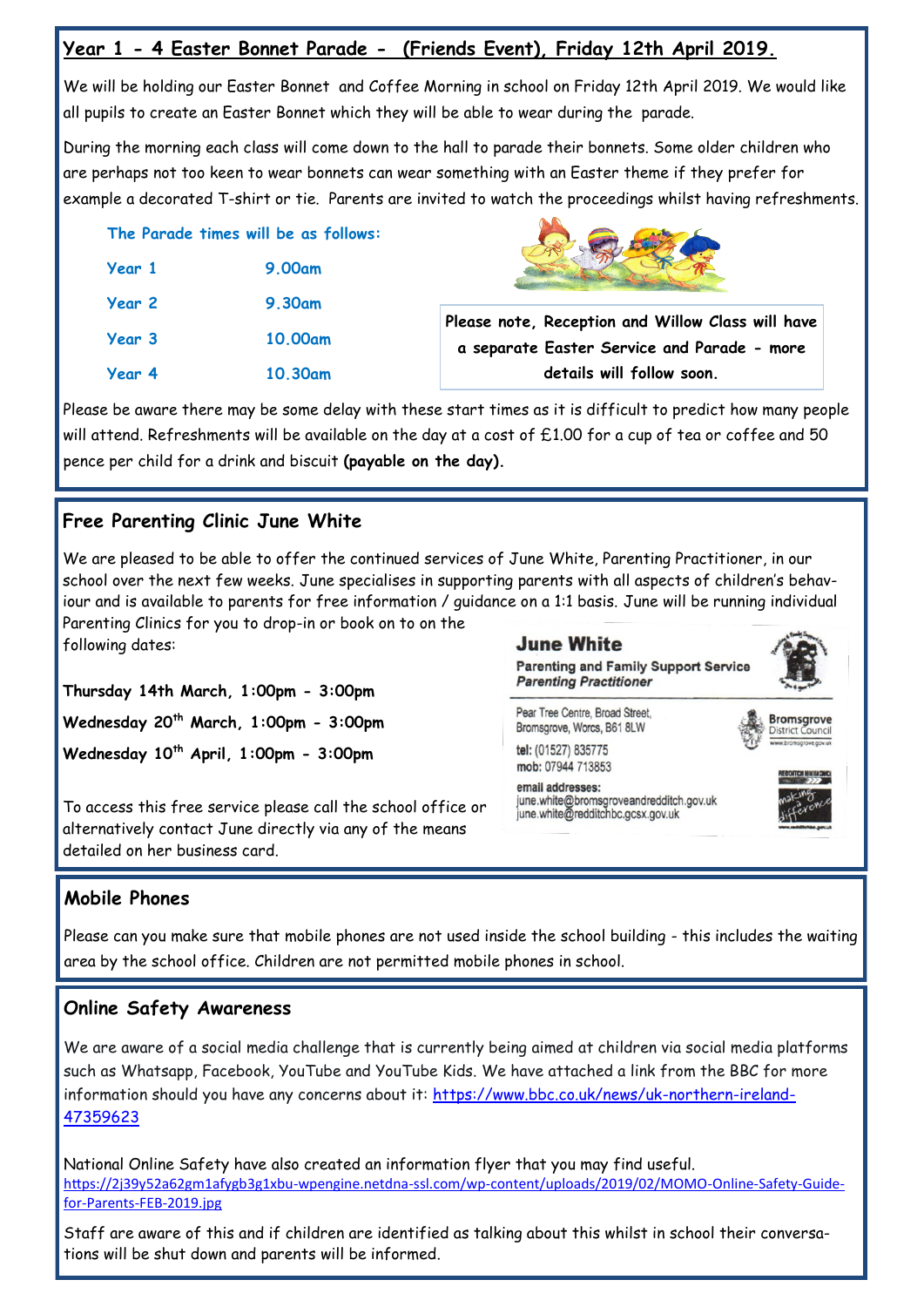## **Toilet facilities**

We would like to advise you that the toilet facilities near the school office have been re-signed so that visitors and children accompanied by an adult will now have their own toilet facility that is separate to the Staff toilets. The door on the right is for **Staff only**. Thank you for your co-operation with this matter.

#### **Poetry Corner**

Year 2 children have been working on their poetry skills this year.

Faith would like to share a poem she has recently written:

#### In the Ugly City, by Faith

In the ugly city the traggic was congested, jammed,

noisy and the buildings were abandoned.

In the ugly city the walls were unpainted, weathered,

faded and the statues were old.

In the ugly city the pavements were broken, crumbling,

cracked and the people were unhealthy.

In the ugly city everyone left.

#### **Democracy Week**

At Millfields we promote the fundamental British Values throughout our curriculum.

Our key British Values are :

- Democracy
- The rule of law
- Individual liberty
- Mutual respect
- Tolerance of those of different faiths and beliefs

As a school we will be focussing on 'Democracy' during the week commencing 11th March 2019.

During our 'Democracy Week' children will be able to explore what democracy is and how it is incorporated within our school, the community of Bromsgrove and nationally.

At the end of the week Children will have the opportunity to share their learning with other children in a special assembly.



#### **Millfields First School Motto**

We would like to thank all parents who took the time to think of and submit to us a school motto. We have been very impressed with the creativity and the thought that went in to these. All school children were also given the opportunity to put their ideas forward.

Collectively the School Council shortlisted the ones they felt most represented our school ethos, this was then put to a vote. As a result, we are very pleased to inform you that we now have a new school motto:

# **'Every Child Counts, Every Moment Matters'**

We will be introducing this to our children and will use this fundamentally in all aspects of school life.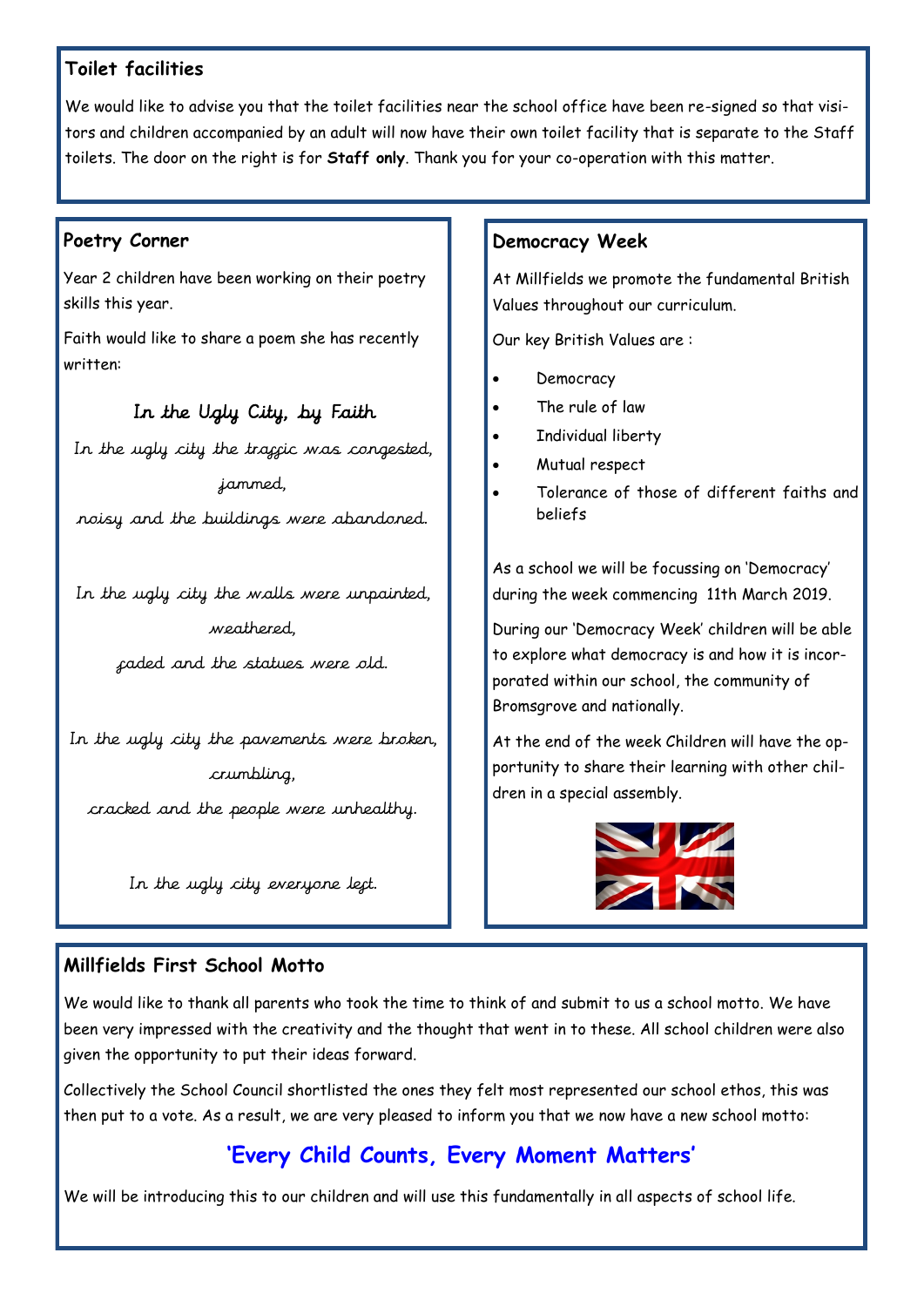# Forest School News



## **Forest School News**

We would like to say a **big thank you** to everyone who has made very generous donations following our request, which will work to support our forthcoming gardening initiative. We really appreciate all your help. Also thank you for the wood provided which will ensure that the children will enjoy forest school fires around the fire circle, an activity they all love especially when marshmallows are involved. Larger lengths are also invaluable in the building of structures and shelters.

4.

We are still hopeful of more donations if any are available, thank you in advance. Also if any family members are interested in becoming a Forest School volunteer please let us know.

# **The Forest School Site**

Forest school is starting to look like spring might be emerging. We have seen our first frogs in the pond this week much to the children's amazement. The first buds are starting to show on the trees and we have found our first snow drops, daffodils and crocuses growing. It's such a good opportunity for the children to experience the changing seasons at first hand.

# **Wildlife cameras**

We are in the process of having a great new addition to our children's experience of our site with the installation of wildlife cameras which will be up and running within the next few weeks. The cameras will be able to record any wildlife activity on site during the night and the children will have the opportunity to access this information in their classrooms via the class computers. For them to have this chance to see what happens in our absence and how the animals act will be a fantastic learning experience which we are all really looking forward to. Also we are having bird feeders placed in the view of classrooms ensuring that as we take our in school learning outdoors our outdoor learning can be taken back into school.

We would like to express our gratitude to the Friends Association for working so hard to raise funds to support this project. We would also like to thank the 'Rotary Club', in particular Mr Roy Rowland, who also made a contribution towards the wildlife camera's. This is a very exciting time, we look forward to being able to share our wonderful wildlife images with you.